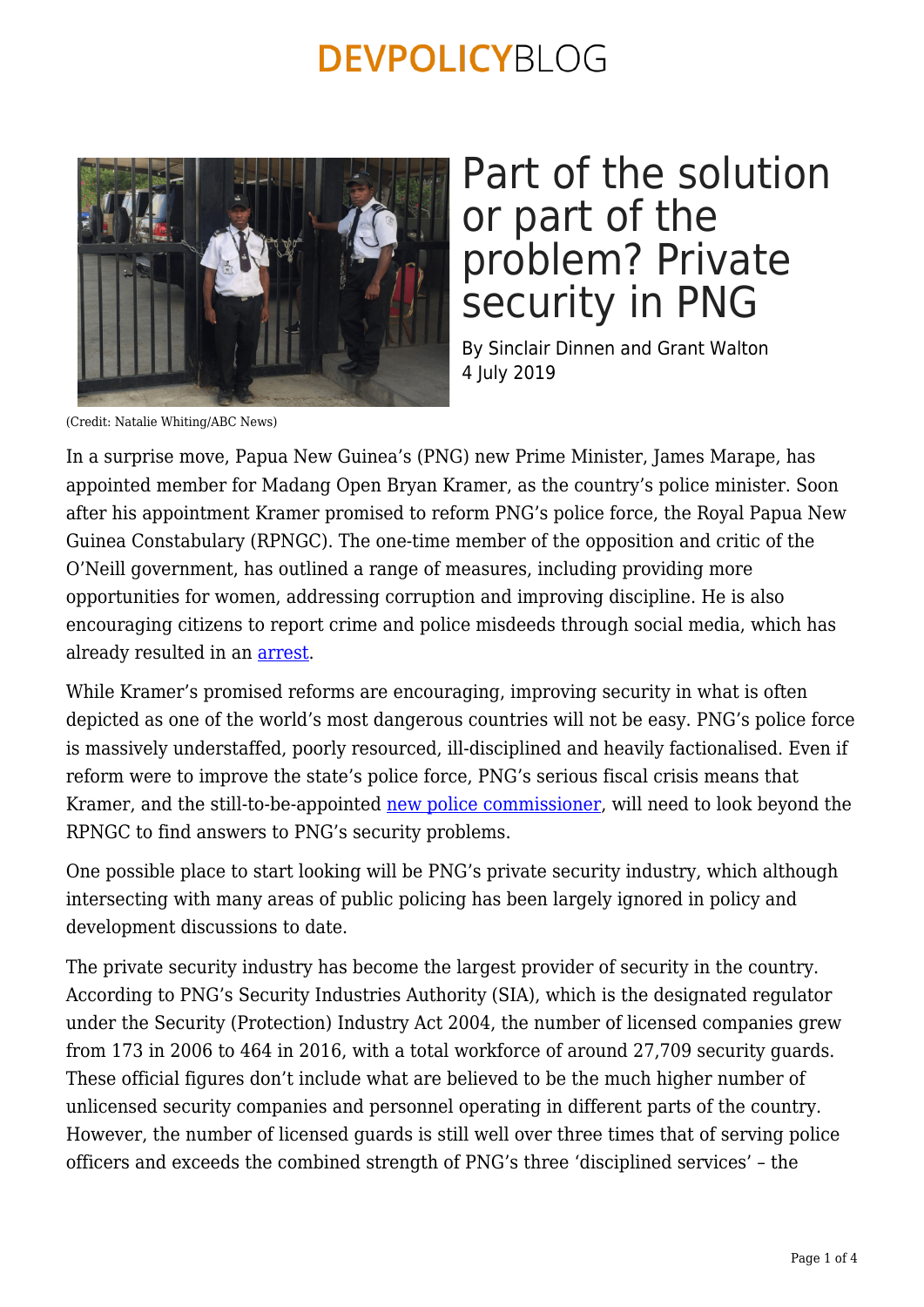RPNGC, PNGDF and correctional service. The industry is a major employer, with some claiming that it is now the country's third largest source of employment. While available figures are rubbery, the SIA estimated the value of the industry in 2016 as between PNGK833 million and PNGK1 billion.

Companies come in all shapes and sizes and provide a range of services. They include local offices or franchisees of transnational security corporations with global reach, well established foreign and locally-owned firms, through to a plethora of smaller entities operating in particular areas. In addition to static guards, services include personal protection, training, assessment, rapid response, tracking and surveillance.

Industry growth reflects high levels of insecurity and fear of violent crime, combined with declining confidence in PNG's state police. Household victimisation surveys confirm that lack of trust in the police is a major contributor to insecurity in urban areas, while regular surveys of businesses have produced similar finding, as well as documenting the steady rise of investment in private security. According to the World Bank, this investment is higher in PNG than the average for both the Sub-Saharan Africa and Latin America regions.

While acknowledging this reality is needed to improve security outcomes for PNG's morethan 8 million citizens, there are three key challenges in attempting to engage with private security organisations.

First, private providers are highly exclusionary. The industry is most visible in PNG's rapidly growing towns and cities, where government, business, and private wealth are concentrated. PNG's prolonged natural resources boom in recent years has been a catalyst for growth, with a number of companies also operating in rural areas where the major extractive projects are located. PNG's hosting of APEC in 2018 provided another major, albeit temporary, boost to the industry. As illustrated by the [Paladin case,](https://www.theguardian.com/world/2019/feb/21/former-png-official-warns-paladin-scandal-undermining-corruption-fight-in-pacific) Australia's offshore detention facilities on Manus island have been a particularly lucrative opportunity for a succession of private security companies. In other words, these providers currently privilege powerful state and business interests over security of ordinary citizens. Reincentivising private providers to improve public security will not be easy and, indeed, might prove to be an insurmountable challenge.

Second, the industry is poorly regulated. As well as reputable companies, both foreign and locally-owned, the industry has attracted its fair share of cowboys and fly-by-night operators. PNG presents a particularly challenging environment for those companies that strive to operate by the stated rules. Fierce political rivalries and nepotism play a significant role in decision-making around the allocation of government and other major contracts. The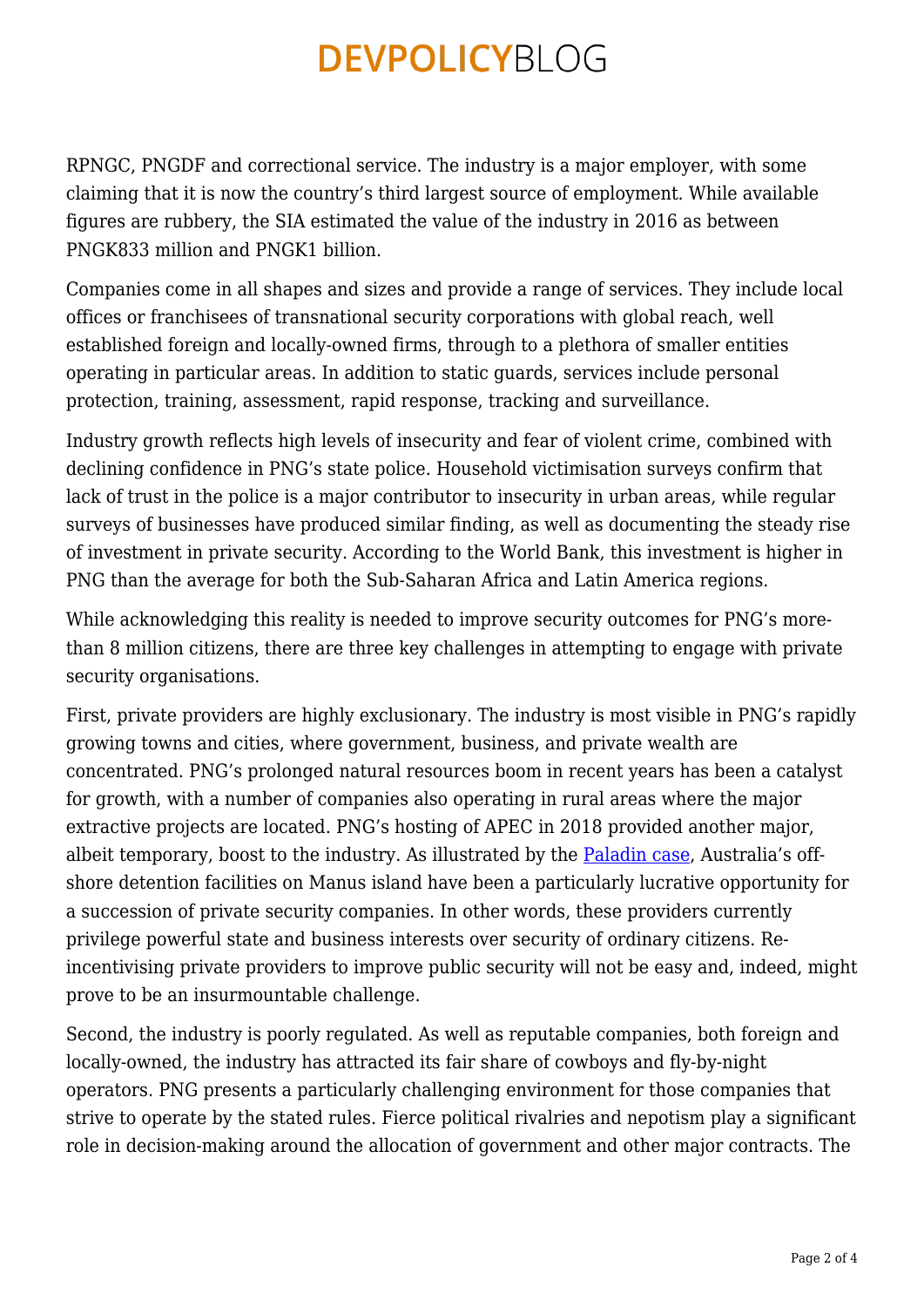more established companies strive to do the right thing and have been lobbying government for a more transparent and effective regulatory framework. For others, however, playing by the unspoken rules of the political game remains a more attractive and profitable option.

Finally, although extensive interaction between police and private security occurs in practice, there are concerns around encouraging further collaboration. These include sensitivities about private providers encroaching further on areas that many believe should remain the exclusive preserve of public police; concerns that the growing prominence of private providers diverts attention away from the need to strengthen the police; and perceptions that public-private security collaborations tend to privilege business interests over those of ordinary citizens.

While there are many potential risks, policymakers would benefit from better understanding this burgeoning sector. As attested by its global growth, private security is here to stay. In acknowledging the inherently plural character of security provision in PNG, policymakers should explore whether the strengths within the private security industry might compensate for the weakness of the RPNGC, and vice versa. For example, PNG's police could benefit from better access to the resources, skills, technology and intelligence of large private security companies. The RPNGC and private firms already cooperate informally. Could the industry and government develop regulatory and operational frameworks that allow police and private firms to work together under certain circumstances, with mutual benefit for both?

Ultimately, our focus needs to be on improving security outcomes for all Papua New Guineans, including its most vulnerable citizens. While seeking to strengthen the struggling police remains a critical priority, exploring other options in PNG's fluid and changing security landscape should not be denied because of a narrow devotion to one institutional form.

#### **About the author/s**

#### **Sinclair Dinnen**

[Dr Sinclair Dinnen](http://dpa.bellschool.anu.edu.au/experts-publications/experts/sinclair-dinnen) is an Associate Professor in the Department of Pacific Affairs, Australian National University.

#### **Grant Walton**

Grant Walton is a Fellow at the Development Policy Centre and Chair of the [Transnational](https://tric.crawford.anu.edu.au/) [Research Institute on Corruption](https://tric.crawford.anu.edu.au/) and the author of *[Anti-Corruption and its Discontents:](https://www.routledge.com/Anti-Corruption-and-its-Discontents-Local-National-and-International-Perspectives/Walton/p/book/9780367245221) [Local, National and International Perspectives on Corruption in Papua New Guinea](https://www.routledge.com/Anti-Corruption-and-its-Discontents-Local-National-and-International-Perspectives/Walton/p/book/9780367245221)*.